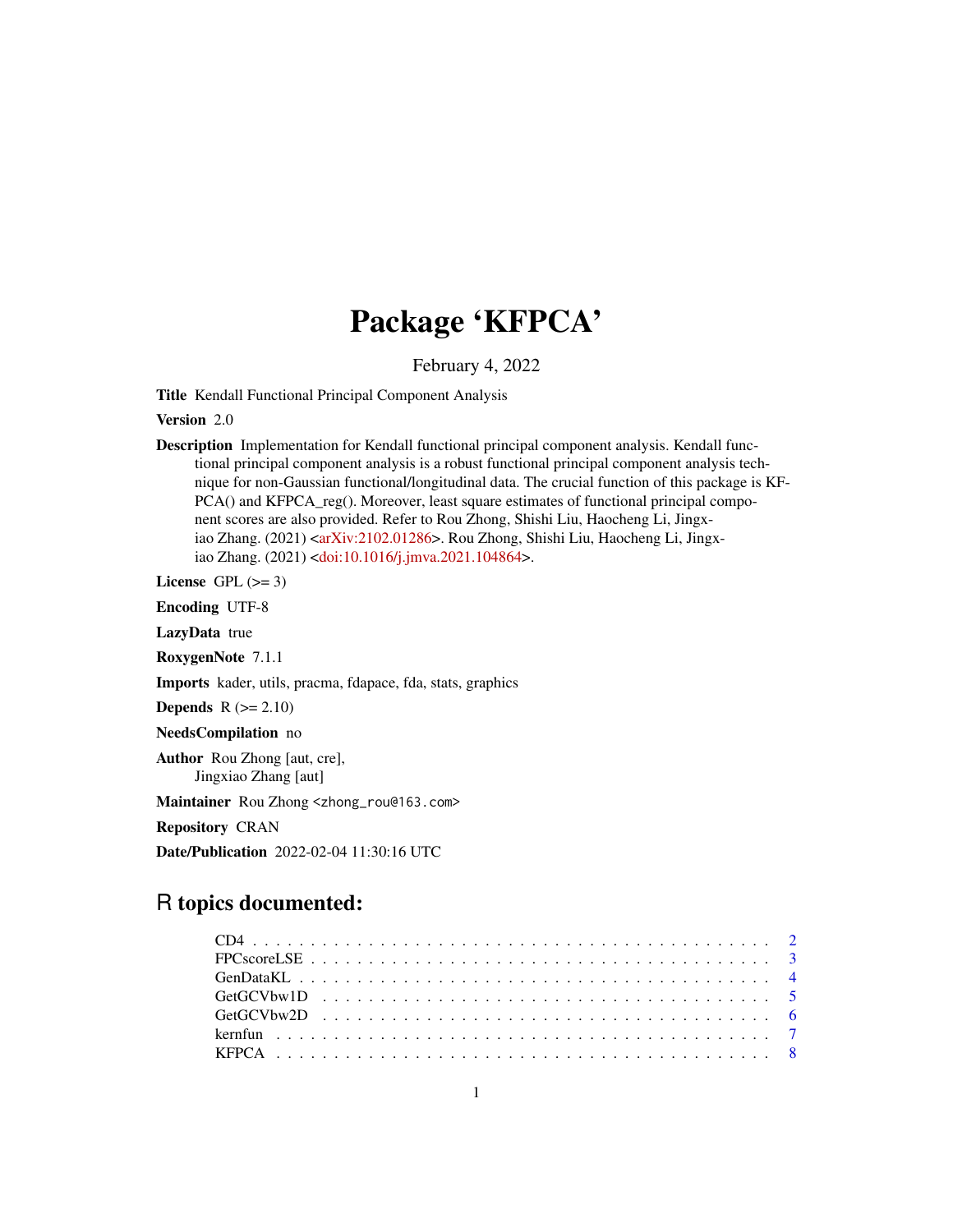<span id="page-1-0"></span>

| Index |  |
|-------|--|
|       |  |
|       |  |
|       |  |
|       |  |
|       |  |

CD4 *CD4 cell counts*

#### Description

A dataset containing the logarithm of CD4 cell counts for 190 patients with AIDS from June 1997 to January 2002. The data come from a human immunodeficiency virus (HIV) study by Wohl et al. (2005) and can be obtained from Cao et al. (2015).

#### Usage

CD4

#### Format

A data frame with 741 rows and 3 variables:

PATIENT Patient ID.

CD4OBS Logarithm of CD4 cell counts.

CD4DATE Day of measurement.

#### References

David A. Wohl, Donglin Zeng, Paul Stewart, Nicolas Glomb, Timothy Alcorn, Suzanne Jones, Jean Handy, Susan Fiscus, Adriana Weinberg, Deepthiman Gowda, and Charles van der Horst (2005). "Cytomegalovirus viremia, mortality, and end-organ disease among patients with aids receiving potent antiretroviral therapies." Journal of Acquired Immune Deficiency Syndromes, 38(5):538-544.

Hongyuan Cao, Donglin Zeng, and Jason P. Fine (2015). "Regression analysis of sparse asynchronous longitudinal data." Journal of The Royal Statistical Society Series B-statistical Methodology, 77(4):755-776.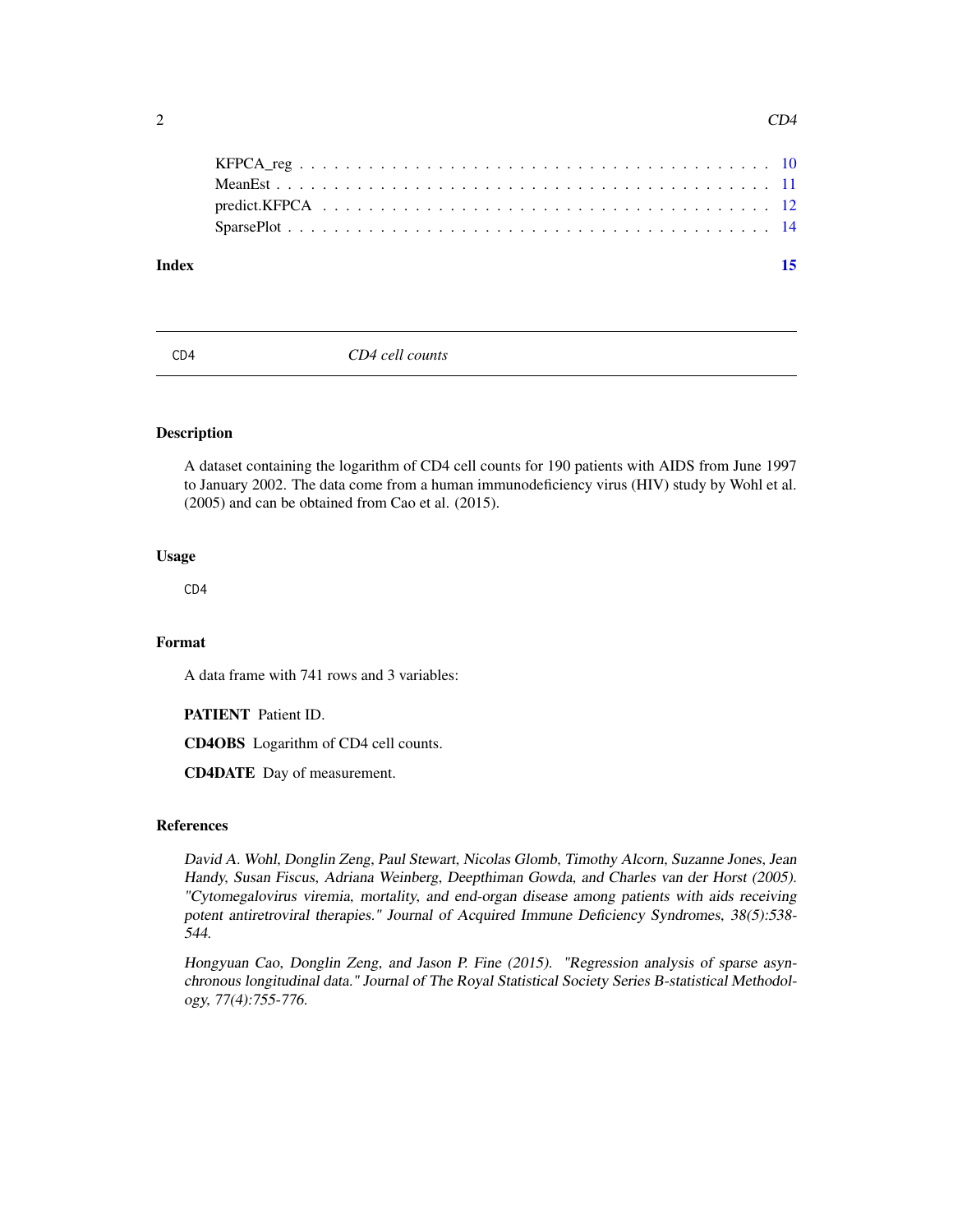<span id="page-2-0"></span>

#### Description

Least square estimates (LSE) of functional principal component scores.

#### Usage

FPCscoreLSE(Lt, Ly, kern, bw, FPC\_dis, RegGrid, more = FALSE)

#### Arguments

| Lt      | A list of <i>n</i> vectors, where <i>n</i> is the sample size. Each entry contains the obser-<br>vation time in ascending order for each subject.                                              |
|---------|------------------------------------------------------------------------------------------------------------------------------------------------------------------------------------------------|
| Ly      | A list of <i>n</i> vectors, where <i>n</i> is the sample size. Each entry contains the mea-<br>surements of each subject at the observation time correspond to Lt.                             |
| kern    | A character denoting the kernel type; 'epan'(Epanechnikov), 'unif'(Uniform),<br>'quar'(Quartic), 'gauss'(Gaussian).                                                                            |
| bw      | A scalar denoting the bandwidth for mean function estimate.                                                                                                                                    |
| FPC dis | A nRegGrid by nK matrix containing the eigenfunction estimates at RegGrid,<br>where nRegGrid is the length of RegGrid and nK is the number of FPCs.                                            |
| RegGrid | A vector of the equally spaced time points in the support interval.                                                                                                                            |
| more    | Logical; If FALSE, only the estimates of FPC scores are returned. If TRUE, the<br>mean function estimates and the eigenfunction estimates at all observation time<br>points are also returned. |

#### Value

If more = FALSE, a *n* by nK matrix containing the estimates of the FPC scores is returned, where *n* is the sample size. If more = TRUE, a list containing the following components is returned:

| score        | a <i>n</i> by nK matrix containing the estimates of the FPC scores. |
|--------------|---------------------------------------------------------------------|
| meanest fine | Mean function estimates at all observation time points.             |
| FPC_dis_fine | Eigenfunction estimates at all observation time points.             |

```
# Generate data
n < - 100interval \leq c(0, 10)lambda_1 <- 9 #the first eigenvalue
lambda_2 <- 1.5 #the second eigenvalue
eigfun <- list()
eigfun[[1]] <- function(x){cos(pi * x/10)/sqrt(5)}
eigfun[[2]] <- function(x){sin(pi * x/10)/sqrt(5)}
```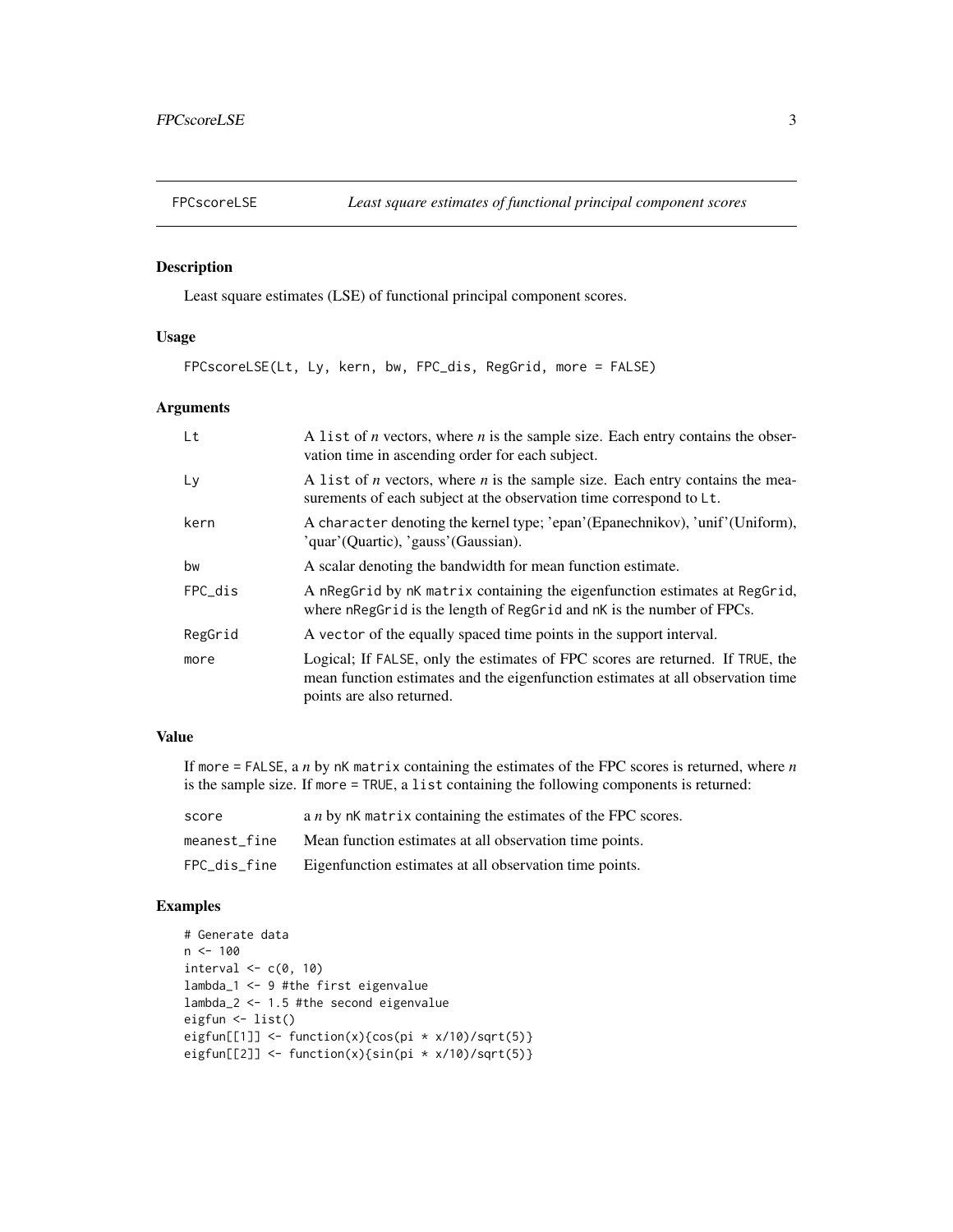<span id="page-3-0"></span>4 GenDataKL

```
score <- cbind(rnorm(n, 0, sqrt(lambda_1)), rnorm(n, 0, sqrt(lambda_2)))
DataNew <- GenDataKL(n, interval = interval, sparse = 3:5, regular = FALSE,
                     meanfun = function(x)\{0\}, score = score,
                     eigfun = eigfun, sd = sqrt(0.1))
basis <- fda::create.bspline.basis(interval, nbasis = 13, norder = 4,
                              breaks = seq(0, 10, length.out = 11))Klist <- KFPCA(DataNew$Lt, DataNew$Ly, interval, nK = 2, bw = 1,
               nRegGrid = 51, fdParobj = basis)
# Just an example to explain the use of FPCscoreLSE().
# One can obtain FPC scores estimates for KFPCA method
# by KFPCA() directly. Note that FPCscoreLSE() can also be used
# to estimate FPC scores for methods except KFPCA.
scoreKFPCA <- FPCscoreLSE(DataNew$Lt, DataNew$Ly, kern = "epan",
                          bw = Klist$bwmean, FPC_dis = Klist$FPC_dis,
                          RegGrid = seq(interval[1], interval[2], length.out = 51))
```
GenDataKL *Generate functional/longitudinal data via KL expansion*

#### Description

Generate functional/longitudinal data via Karhunen–Loève expansion.

#### Usage

```
GenDataKL(n, interval, sparse, regular, meanfun, score, eigfun, sd)
```
#### Arguments

| n        | number of sample size.                                                                                                                                        |
|----------|---------------------------------------------------------------------------------------------------------------------------------------------------------------|
| interval | A vector of length two denoting the supporting interval.                                                                                                      |
| sparse   | A vector denoting the possible numbers of observation size. The elements are<br>chosen with equal chance. The length of sparse must be one if regular = TRUE. |
| regular  | Logical; If TRUE, the observation grids are equally-spaced.                                                                                                   |
| meanfun  | A function for the mean.                                                                                                                                      |
| score    | A <i>n</i> by nK matrix containing the estimates of the FPC scores, where nK is the<br>number of FPCs.                                                        |
| eigfun   | A list containing the eigenfunctions.                                                                                                                         |
| sd       | A scalar denoting the standard deviation of measurement errors.                                                                                               |

#### Value

A list containing the following components:

| Lt | A list of <i>n</i> vectors, where <i>n</i> is the sample size. Each entry contains the obser- |
|----|-----------------------------------------------------------------------------------------------|
|    | vation time in ascending order for each subject.                                              |
| Lv | A list of <i>n</i> vectors, where <i>n</i> is the sample size. Each entry contains the mea-   |
|    | surements of each subject at the observation time correspond to Lt.                           |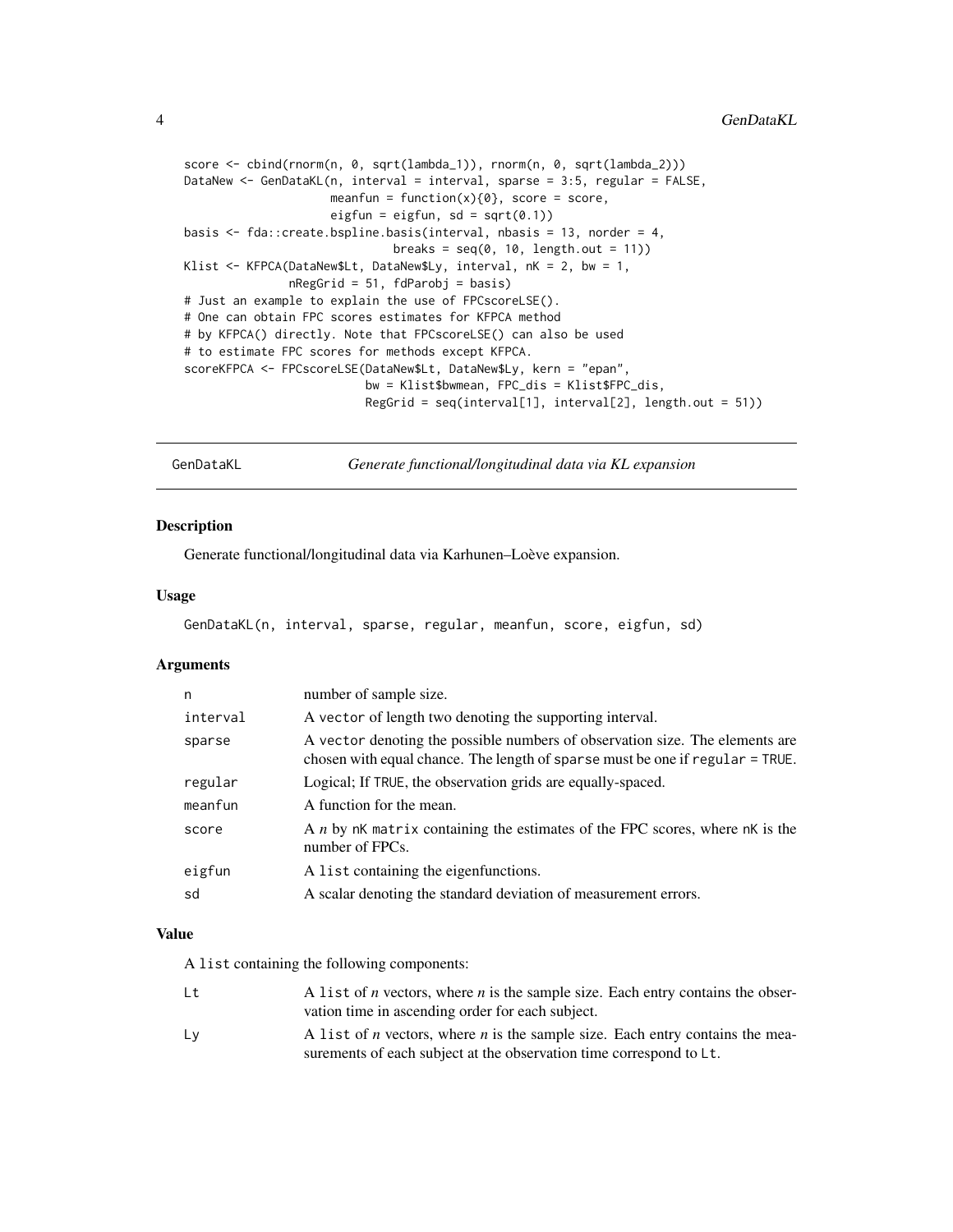#### <span id="page-4-0"></span>GetGCVbw1D 5

#### Examples

```
n < -100interval \leq -c(0, 10)lambda_1 <- 9 #the first eigenvalue
lambda_2 <- 1.5 #the second eigenvalue
eigfun <- list()
eigfun[[1]] <- function(x){cos(pi * x/10)/sqrt(5)}
eigfun[[2]] <- function(x){sin(pi * x/10)/sqrt(5)}
score <- cbind(rnorm(n, 0, sqrt(lambda_1)), rnorm(n, 0, sqrt(lambda_2)))
DataNew <- GenDataKL(n, interval = interval, sparse = 6:8, regular = FALSE,
                     meanfun = function(x){0}, score = score,
                     eigfun = eigfun, sd = sqrt(0.1))
```
GetGCVbw1D *Bandwidth selection through GCV for one-dimension cases*

#### Description

Bandwidth selection through generalized cross-validation (GCV) for one-dimension cases.

#### Usage

GetGCVbw1D(Lt, Ly, kern, dataType = "Sparse")

#### Arguments

| Lt       | A list of <i>n</i> vectors, where <i>n</i> is the sample size. Each entry contains the obser-<br>vation time in ascending order for each subject.                  |
|----------|--------------------------------------------------------------------------------------------------------------------------------------------------------------------|
| L V      | A list of <i>n</i> vectors, where <i>n</i> is the sample size. Each entry contains the mea-<br>surements of each subject at the observation time correspond to Lt. |
| kern     | A character denoting the kernel type; 'epan' (Epanechnikov), 'unif' (Uniform),<br>'quar'(Quartic), 'gauss'(Gaussian).                                              |
| dataType | A character denoting the data type; 'Sparse'-default, 'Dense'.                                                                                                     |

#### Value

A scalar denoting the optimal bandwidth.

```
# Generate data
n < -100interval \leq c(0, 10)
lambda_1 <- 9 #the first eigenvalue
lambda_2 <- 1.5 #the second eigenvalue
eigfun <- list()
eigfun[[1]] <- function(x){cos(pi * x/10)/sqrt(5)}
eigfun[[2]] <- function(x){sin(pi * x/10)/sqrt(5)}
```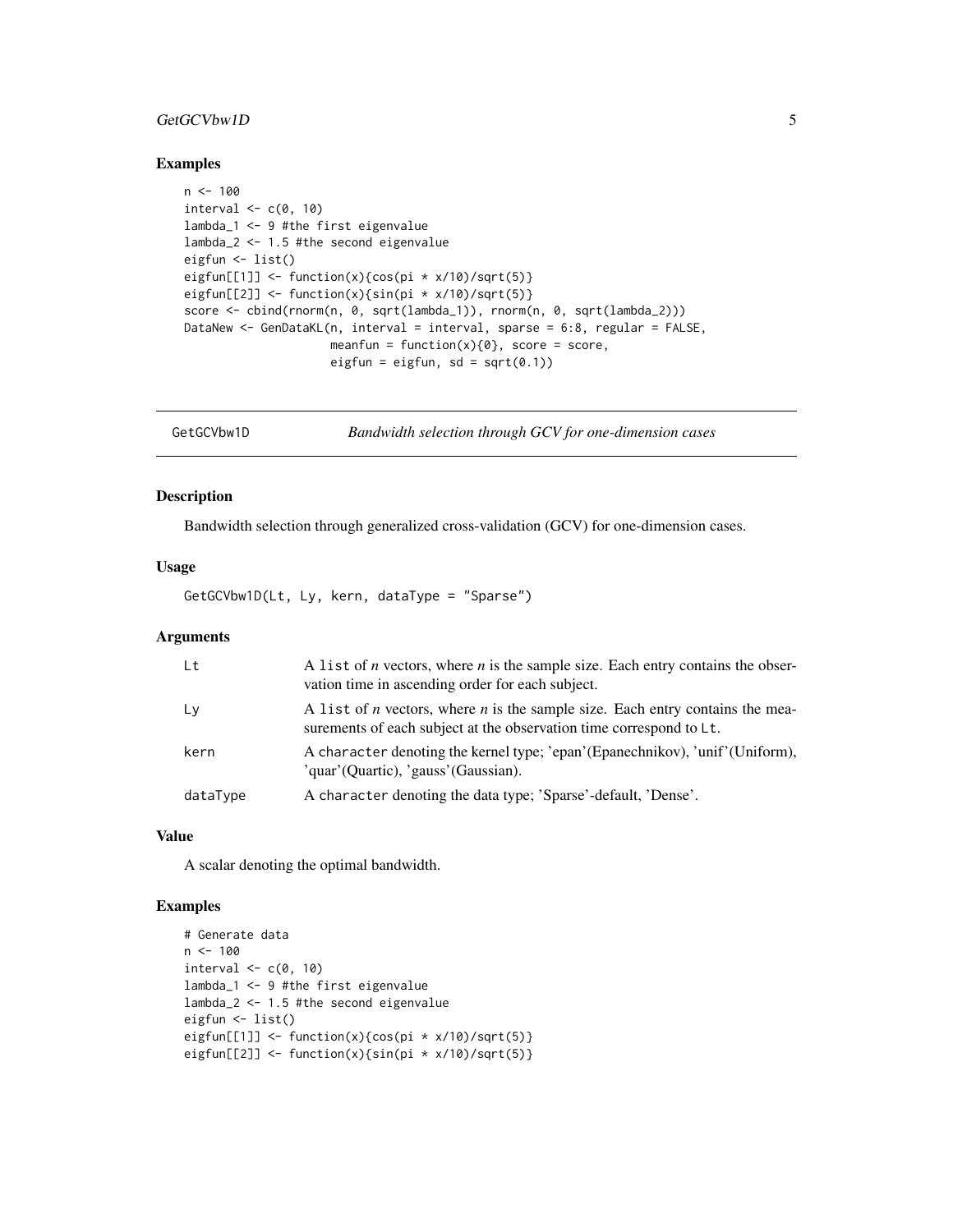<span id="page-5-0"></span>6 GetGCVbw2D

```
score <- cbind(rnorm(n, 0, sqrt(lambda_1)), rnorm(n, 0, sqrt(lambda_2)))
DataNew <- GenDataKL(n, interval = interval, sparse = 6:8, regular = FALSE,
                     meanfun = function(x)\{0\}, score = score,
                     eigfun = eigfun, sd = sqrt(0.1))
# Optimal bandwidth for mean function estimate
bwOpt <- GetGCVbw1D(DataNew$Lt, DataNew$Ly, kern = "epan")
```
GetGCVbw2D *Bandwidth selection through GCV for two-dimension cases*

#### Description

Bandwidth selection through generalized cross-validation (GCV) for two-dimension cases.

#### Usage

GetGCVbw2D(tPairs, yin, Lt, kern, ObsGrid, RegGrid, dataType = "Sparse")

#### Arguments

| tPairs   | A matrix with two columns containing the pairs of time points.                                                                                    |
|----------|---------------------------------------------------------------------------------------------------------------------------------------------------|
| yin      | A vector denoting the corresponding values.                                                                                                       |
| Lt       | A list of <i>n</i> vectors, where <i>n</i> is the sample size. Each entry contains the obser-<br>vation time in ascending order for each subject. |
| kern     | A character denoting the kernel type; 'epan' (Epanechnikov), 'unif' (Uniform),<br>'quar'(Quartic), 'gauss'(Gaussian).                             |
| ObsGrid  | A vector containing all observation grids in ascending order.                                                                                     |
| RegGrid  | A vector of the equally spaced time points in the support interval.                                                                               |
| dataType | A character denoting the data type; 'Sparse'-default, 'Dense'.                                                                                    |

#### Value

A scalar denoting the optimal bandwidth.

```
# Generate data
n < -100interval \leq c(0, 10)lambda_1 <- 9 #the first eigenvalue
lambda_2 <- 1.5 #the second eigenvalue
eigfun <- list()
eigfun[[1]] <- function(x){cos(pi * x/10)/sqrt(5)}
eigfun[[2]] \leftarrow function(x){sin(pi * x/10)/sqrt(5)}
score <- cbind(rnorm(n, 0, sqrt(lambda_1)), rnorm(n, 0, sqrt(lambda_2)))
DataNew <- GenDataKL(n, interval = interval, sparse = 6:8, regular = FALSE,
                     meanfun = function(x){0}, score = score,
```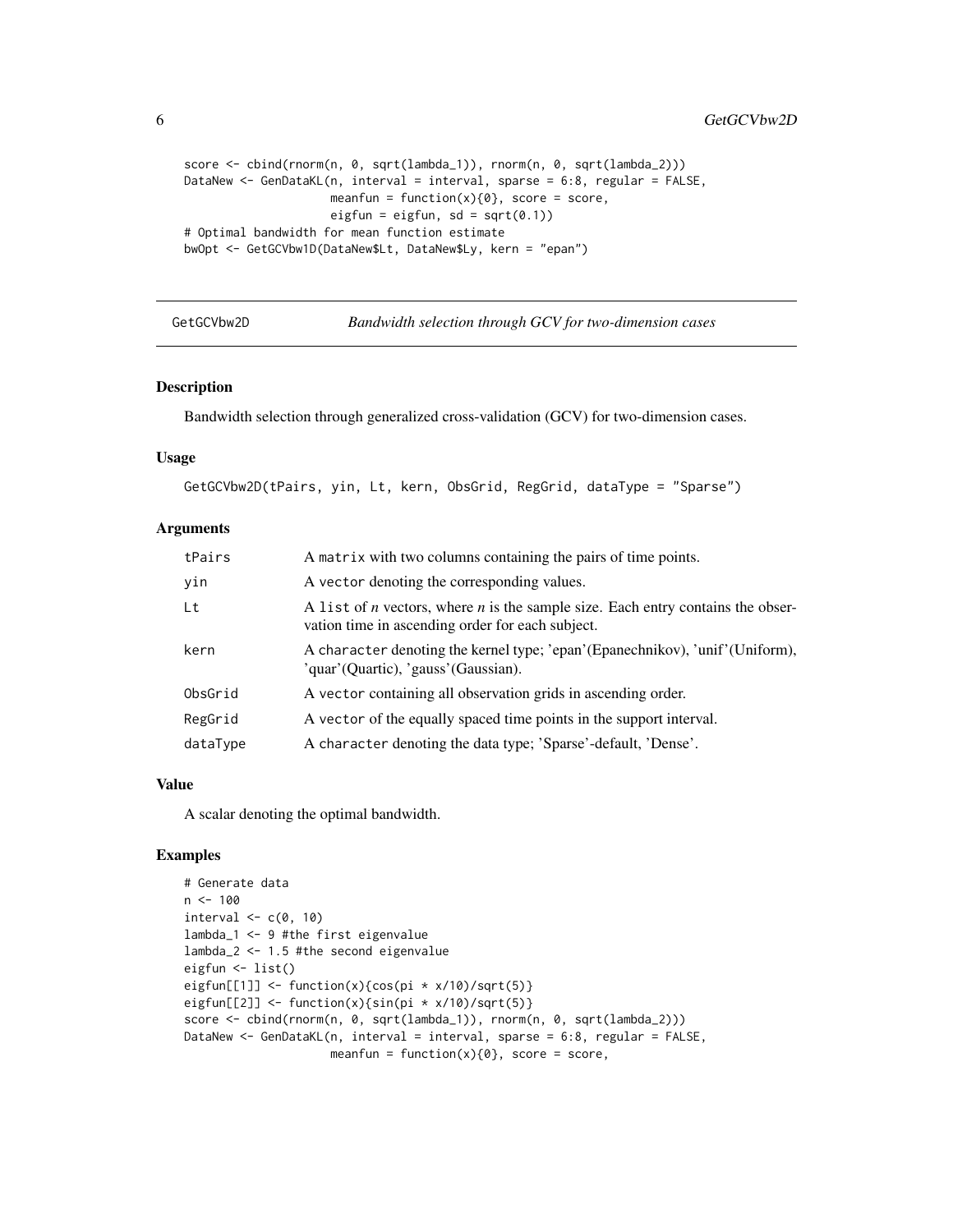#### <span id="page-6-0"></span>kernfun $\sim$  7

```
eigfun = eigfun, sd = sqrt(0.1))
# Optimal bandwidth for the estimate of
# E{X(s)X(t)} = cov(X(s), X(t)) + mu(s) * mu(t)xin2D <- NULL
yin2D <- NULL
for(i in 1:n){
 xin2D <- rbind(xin2D, t(utils::combn(DataNew$Lt[[i]], 2)))
  yin2D <- rbind(yin2D, t(utils::combn(DataNew$Ly[[i]], 2)))
}
tPairs <- xin2D
yin <- yin2D[,1] * yin2D[, 2]
bwOpt <- GetGCVbw2D(tPairs = tPairs, yin = yin, Lt = DataNew$Lt,
                    kern = "epan", ObsGrid = sort(unique(unlist(DataNew$Lt))),
                    RegGrid = seq(interval[1], interval[2], length.out = 51)
```
kernfun *Kernel Functions*

#### Description

Some common-used kernel functions.

#### Usage

kernfun(type)

#### Arguments

type A character denoting the kernel type; 'epan'(Epanechnikov), 'unif'(Uniform), 'quar'(Quartic), 'gauss'(Gaussian).

#### Value

The corresponding kernel function.

```
x \le - seq(-2, 2, 0.01)
par(mfrow = c(2,2))plot(x, kernfun("epan"))(x), type = "l", main = "Epanechnikov")plot(x, kernfun("unif')(x), type = "l", main = "Uniform")plot(x, kernfun("quar"))(x), type = "l", main = "Quartic")plot(x, kernfun("gauss"))(x), type = "l", main = "Gaussian")par(mfrow = c(1,1))
```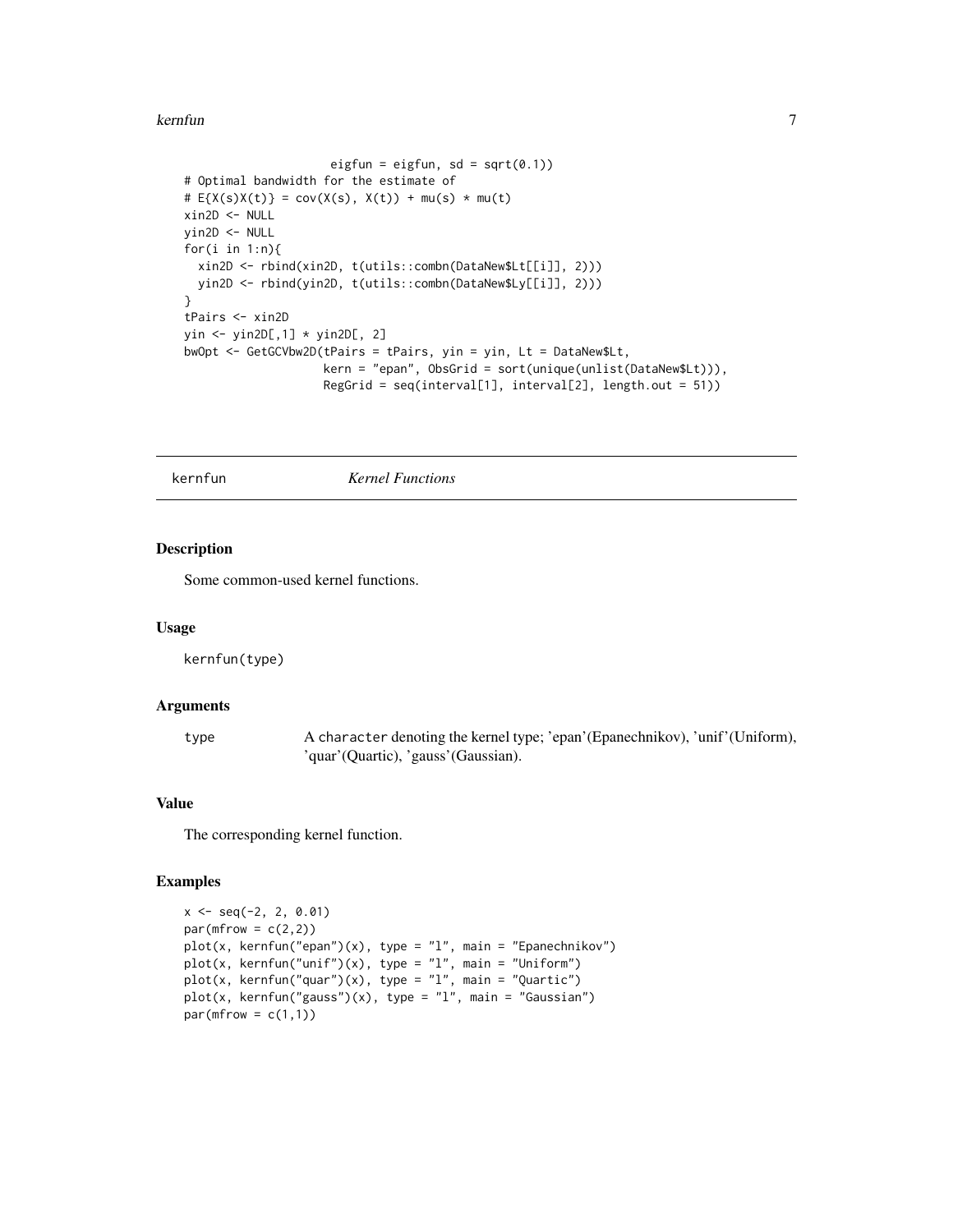<span id="page-7-1"></span><span id="page-7-0"></span>KFPCA *Kendall Functional Principal Component Analysis (KFPCA) for sparse design*

#### Description

KFPCA for non-Gaussian functional data with sparse design or longitudinal data.

#### Usage

```
KFPCA(
 Lt,
 Ly,
  interval,
 dataType = "Sparse",
 nK,
 kern = "epan",
 bw,
 kernK = "epan",
 bwK = "GCV",kernmean = "epan",
 bwmean = "GCV",
 nRegGrid,
 fdParobj,
 more = TRUE
```
#### )

#### Arguments

| Lt       | A list of <i>n</i> vectors, where <i>n</i> is the sample size. Each entry contains the obser-<br>vation time in ascending order for each subject.                                                 |
|----------|---------------------------------------------------------------------------------------------------------------------------------------------------------------------------------------------------|
| Ly       | A list of <i>n</i> vectors, where <i>n</i> is the sample size. Each entry contains the mea-<br>surements of each subject at the observation time correspond to Lt.                                |
| interval | A vector of length two denoting the supporting interval.                                                                                                                                          |
| dataType | A character denoting the data type; 'Sparse'-default, 'Dense'.                                                                                                                                    |
| nK       | An integer denoting the number of FPCs.                                                                                                                                                           |
| kern     | A character denoting the kernel type for the Nadaraya-Watson estimators;<br>'epan'(Epanechnikov)-default, 'unif'(Uniform), 'quar'(Quartic), 'gauss'(Gaussian).                                    |
| bw       | A scalar denoting the bandwidth for the Nadaraya-Watson estimators.                                                                                                                               |
| kernK    | A character denoting the kernel type for the estimation of the Kendall's tau<br>function; 'epan'(Epanechnikov)-default, 'unif'(Uniform), 'quar'(Quartic), 'gauss'(Gaussian).                      |
| bwK      | The bandwidth for the estimation of the Kendall's tau function. If is numeric (bwK)<br>$=$ T, bwK is exactly the bandwidth. If bwK $=$ "GCV", the bandwidth is chosen by<br>GCV. (default: "GCV") |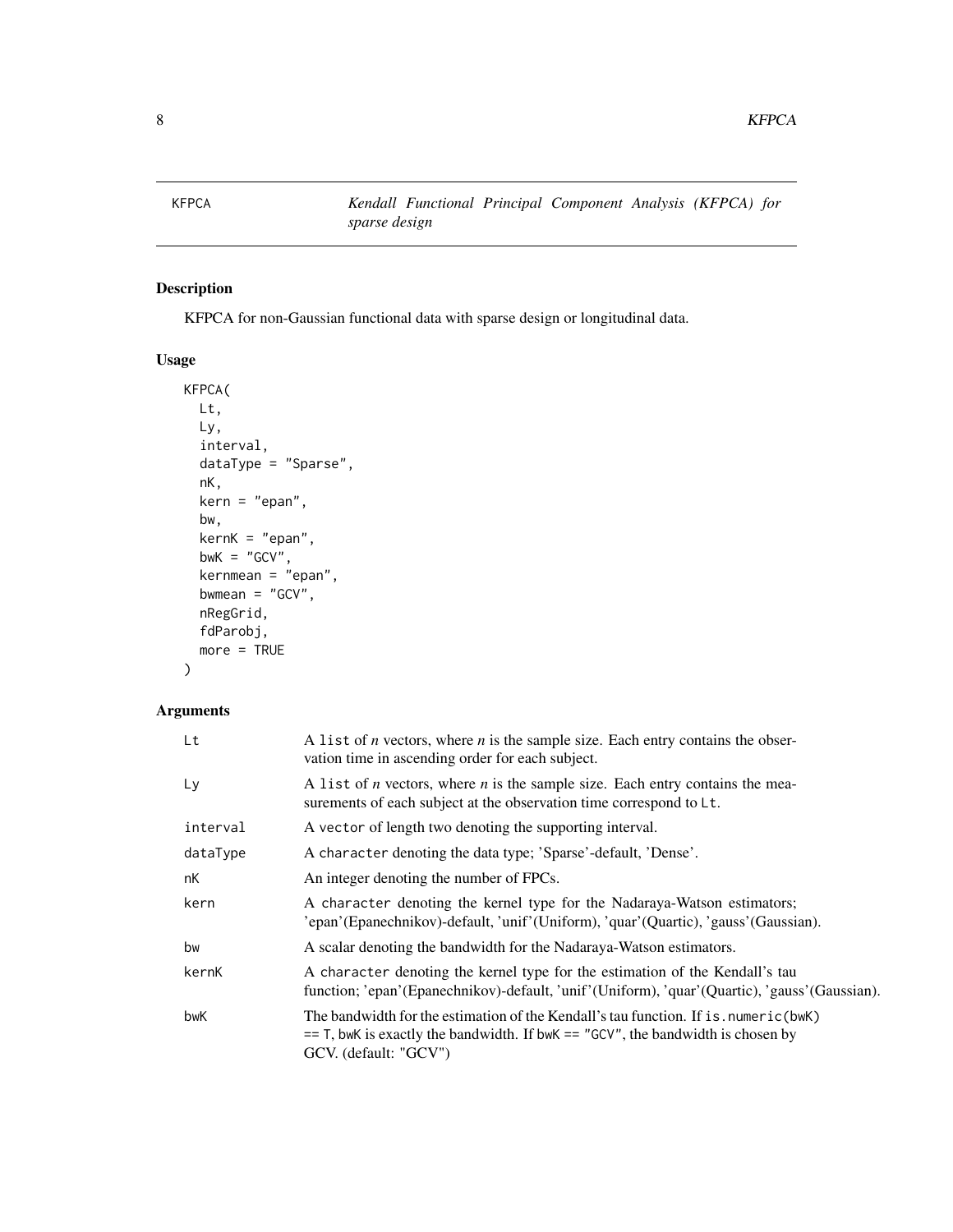#### <span id="page-8-0"></span>KFPCA 99

| kernmean | A character denoting the kernel type for the estimation of the mean function;<br>'epan'(Epanechnikov)-default, 'unif'(Uniform), 'quar'(Quartic), 'gauss'(Gaussian).                                  |
|----------|------------------------------------------------------------------------------------------------------------------------------------------------------------------------------------------------------|
| bwmean   | The bandwidth for the estimation of the mean function. If is, numeric (bwmean)<br>$==$ T, bwmean is exactly the bandwidth. If bwmean $==$ "GCV", the bandwidth is<br>chosen by GCV. (default: "GCV") |
| nRegGrid | An integer denoting the number of equally spaced time points in the supporting<br>interval. The eigenfunctions and mean function are estimated at these equally<br>spaced time points.               |
| fdParobj | A functional parameter object for the smoothing of the eigenfunctions. For more<br>detail, see smooth basis.                                                                                         |
| more     | Logical; If FALSE, estimates of FPC scores and predictions of trajectories are<br>not returned.                                                                                                      |

#### Value

A list containing the following components:

| ObsGrid    | A vector containing all observation time points in ascending order.                                                                        |
|------------|--------------------------------------------------------------------------------------------------------------------------------------------|
| RegGrid    | A vector of the equally spaced time points in the support interval.                                                                        |
| bwmean     | A scalar denoting the bandwidth for the mean function estimate.                                                                            |
| kernmean   | A character denoting the kernel type for the estimation of the mean function                                                               |
| bwK        | A scalar denoting the bandwidth for the Kendall's tau function estimate.                                                                   |
| kernK      | A character denoting the kernel type for the estimation of the Kendall's tau<br>function                                                   |
| mean       | A vector of length nRegGrid denoting the mean function estimate.                                                                           |
| KendFun    | A nRegGrid by nRegGrid matrix denoting the Kendall's tau function estimate.                                                                |
| FPC_dis    | A nRegGrid by nK matrix containing the eigenfunction estimates at RegGrid.                                                                 |
| FPC_smooth | A functional data object for the eigenfunction estimates.                                                                                  |
| score      | A $n$ by nK matrix containing the estimates of the FPC scores, where $n$ is the<br>sample size. The results are returned when more = TRUE. |
| X_fd       | A functional data object for the prediction of trajectories. The results are re-<br>turned when more $=$ TRUE.                             |
| Xest_ind   | A list containing the prediction of each trajectory at their own observation time<br>points. The results are returned when more = TRUE.    |
| Lt         | The input 'Lt'.                                                                                                                            |
| Ly         | The input 'Ly'.                                                                                                                            |
| CompTime   | A scalar denoting the computation time.                                                                                                    |

#### References

Rou Zhong, Shishi Liu, Haocheng Li, Jingxiao Zhang (2021). "Robust Functional Principal Component Analysis for Non-Gaussian Longitudinal Data." Journal of Multivariate Analysis, https://doi.org/10.1016/j.jmva.2021.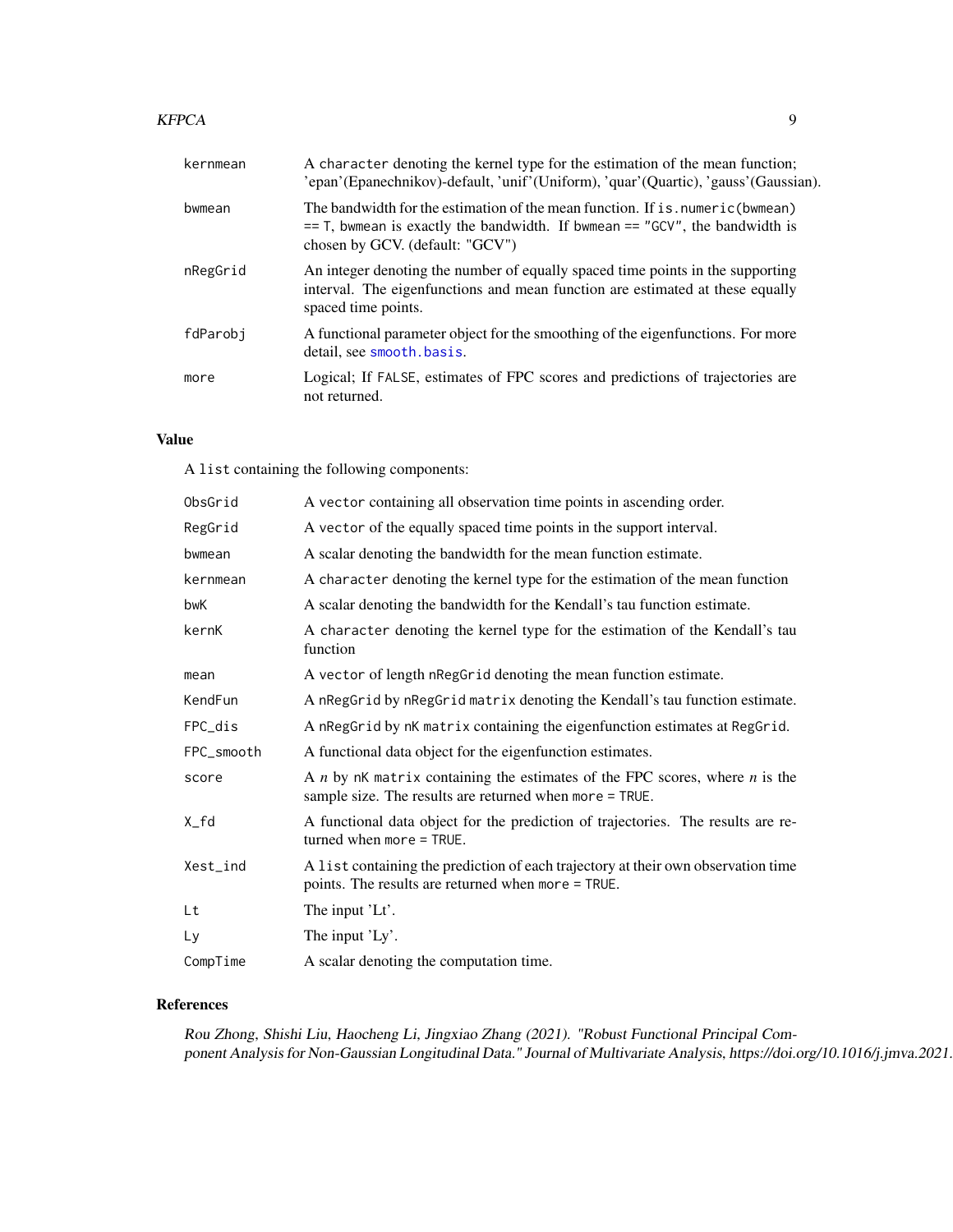#### Examples

```
# Generate data
n < -100interval \leq c(0, 10)lambda_1 <- 9 #the first eigenvalue
lambda_2 <- 1.5 #the second eigenvalue
eigfun <- list()
eigfun[[1]] <- function(x){cos(pi * x/10)/sqrt(5)}
eigfun[[2]] <- function(x){sin(pi * x/10)/sqrt(5)}
score <- cbind(rnorm(n, 0, sqrt(lambda_1)), rnorm(n, 0, sqrt(lambda_2)))
DataNew <- GenDataKL(n, interval = interval, sparse = 6:8, regular = FALSE,
                     meanfun = function(x){0}, score = score,
                     eigfun = eigfun, sd = sqrt(0.1))
basis <- fda::create.bspline.basis(interval, nbasis = 13, norder = 4,
                              breaks = seq(0, 10, length.out = 11))# KFPCA
Klist <- KFPCA(DataNew$Lt, DataNew$Ly, interval, nK = 2, bw = 1,
               nRegGrid = 51, fdParobj = basis)
plot(Klist$FPC_smooth)
```
KFPCA\_reg *Kendall Functional Principal Component Analysis (KFPCA) for dense and regular design*

#### Description

KFPCA for non-Gaussian functional data with dense and regular design.

#### Usage

KFPCA\_reg(Lt, Ly, nGrid, nK, fdParobj)

#### Arguments

| Lt       | A list of <i>n</i> vectors, where <i>n</i> is the sample size. Each entry contains the obser-<br>vation time in ascending order for each subject. The observation times are the<br>same for each subject. |
|----------|-----------------------------------------------------------------------------------------------------------------------------------------------------------------------------------------------------------|
| Ly       | A list of <i>n</i> vectors, where <i>n</i> is the sample size. Each entry contains the mea-<br>surements of each subject at the observation time correspond to Lt.                                        |
| nGrid    | An integer denoting the number of observation time for each subject.                                                                                                                                      |
| nK       | An integer denoting the number of FPCs.                                                                                                                                                                   |
| fdParobj | A functional parameter object for the smoothing of mean function and eigen-<br>functions. For more detail, see smooth, basis.                                                                             |

<span id="page-9-0"></span>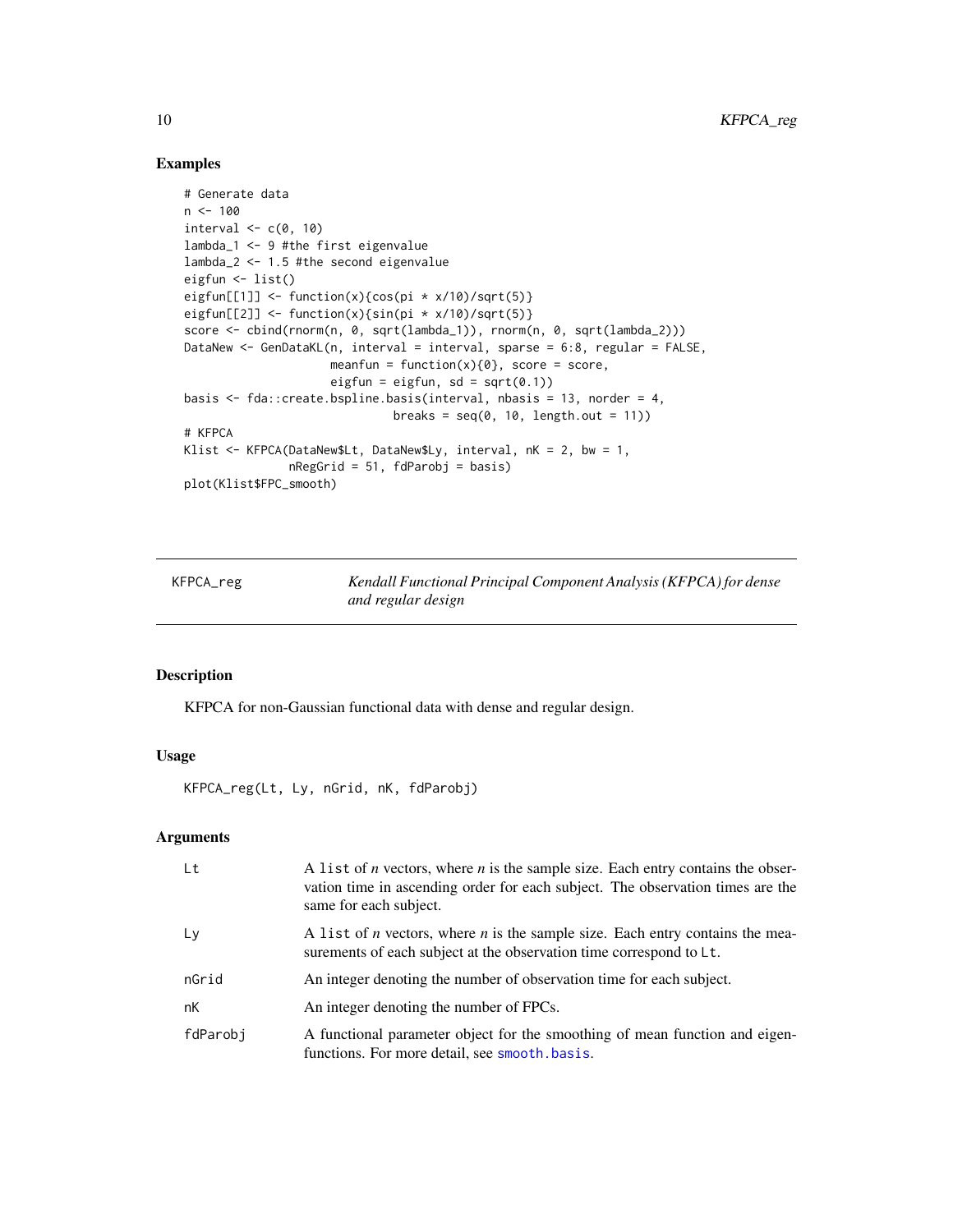#### <span id="page-10-0"></span>MeanEst 11

#### Value

A list containing the following components:

| meanfd   | A functional data object for the mean function estimates.                                   |
|----------|---------------------------------------------------------------------------------------------|
| FPC_list | A list containing nK functional data objects, which are the eigenfunction esti-<br>mates.   |
| score    | A n by nK matrix containing the estimates of the FPC scores, where n is the<br>sample size. |
| CompTime | A scalar denoting the computation time.                                                     |

#### References

Rou Zhong, Shishi Liu, Haocheng Li, Jingxiao Zhang (2021). "Functional principal component analysis estimator for non-Gaussian data." <arXiv: https://arxiv.org/abs/2102.01286>.

#### Examples

```
# Generate data
n < - 100interval \leq -c(0, 10)lambda_1 <- 16 #the first eigenvalue
lambda_2 <- 9 #the second eigenvalue
eigfun <- list()
eigfun[[1]] <- function(x){cos(pi * x/10)/sqrt(5)}
eigfun[[2]] \leftarrow function(x){sin(pi * x/10)/sqrt(5)}
score <- cbind(rnorm(n, 0, sqrt(lambda_1)), rnorm(n, 0, sqrt(lambda_2)))
DataNew <- GenDataKL(n, interval = interval, sparse = 51, regular = TRUE,
                     meanfun = function(x){0}, score = score,
                     eigfun = eigfun, sd = sqrt(0.25))
basis <- fda::create.bspline.basis(interval, nbasis = 13, norder = 4,
                              breaks = seq(0, 10, length.out = 11))#KFPCA
Klist <- KFPCA_reg(DataNew$Lt, DataNew$Ly, nGrid = 51, nK = 2, fdParobj = basis)
plot(Klist$FPC_list[[1]])
plot(Klist$FPC_list[[2]])
```
MeanEst *Local linear estimates of mean function*

#### **Description**

Local linear estimates of mean function.

#### Usage

MeanEst(Lt, Ly, kern, bw, gridout)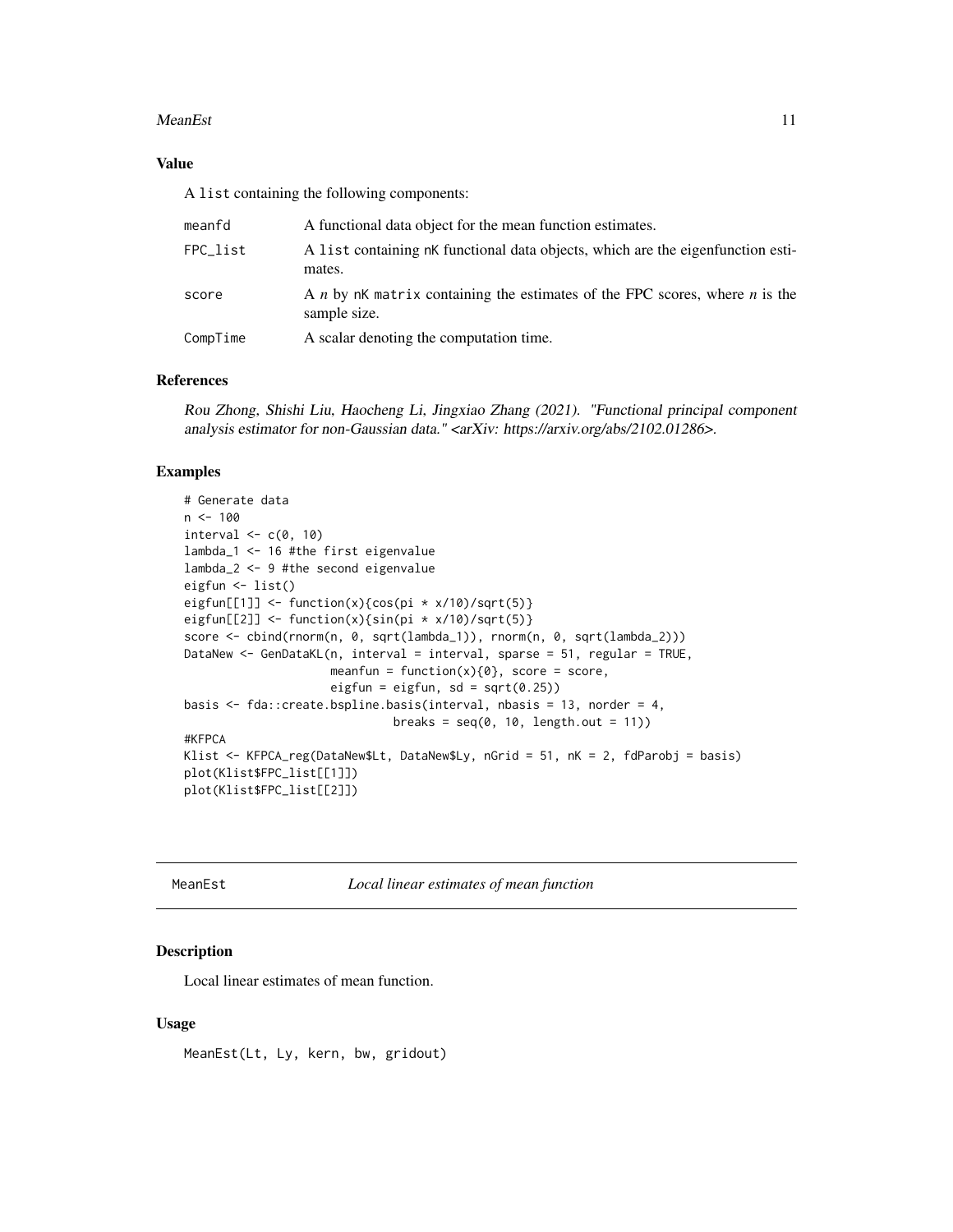#### <span id="page-11-0"></span>**Arguments**

| Lt      | A list of $n$ vectors, where $n$ is the sample size. Each entry contains the obser-<br>vation time in ascending order for each subject.                            |
|---------|--------------------------------------------------------------------------------------------------------------------------------------------------------------------|
| Ly      | A list of <i>n</i> vectors, where <i>n</i> is the sample size. Each entry contains the mea-<br>surements of each subject at the observation time correspond to Lt. |
| kern    | A character denoting the kernel type; 'epan'(Epanechnikov), 'unif'(Uniform),<br>'quar'(Quartic), 'gauss'(Gaussian).                                                |
| bw      | A scalar denoting the bandwidth.                                                                                                                                   |
| gridout | A vector denoting the time points that the mean function need to be estimated.                                                                                     |

#### Value

A list containing the following components:

| Grid | A vector denoting the time points that the mean function need to be estimated. |
|------|--------------------------------------------------------------------------------|
| mean | A vector containing the mean function estimates.                               |

#### Examples

```
# Generate data
n <- 100
interval \leq c(0, 10)
lambda_1 <- 9 #the first eigenvalue
lambda_2 <- 1.5 #the second eigenvalue
eigfun <- list()
eigfun[[1]] <- function(x){cos(pi * x/10)/sqrt(5)}
eigfun[[2]] <- function(x){sin(pi * x/10)/sqrt(5)}
score <- cbind(rnorm(n, 0, sqrt(lambda_1)), rnorm(n, 0, sqrt(lambda_2)))
DataNew <- GenDataKL(n, interval = interval, sparse = 6:8, regular = FALSE,
                     meanfun = function(x){x}, score = score,
                     eigfun = eigfun, sd = sqrt(0.1))
# Mean function estimate at all observation time points
bwOpt <- GetGCVbw1D(DataNew$Lt, DataNew$Ly, kern = "epan")
meanest <- MeanEst(DataNew$Lt, DataNew$Ly, kern = "epan", bw = bwOpt,
                   gridout = sort(unique(unlist(DataNew$Lt))))
plot(meanest$Grid, meanest$mean)
```
predict.KFPCA *Predict FPC scores*

#### Description

Predict FPC scores using least square estimate (LSE) for a new sample.

#### Usage

```
## S3 method for class 'KFPCA'
predict(object, newLt, newLy, nK, more = FALSE, ...)
```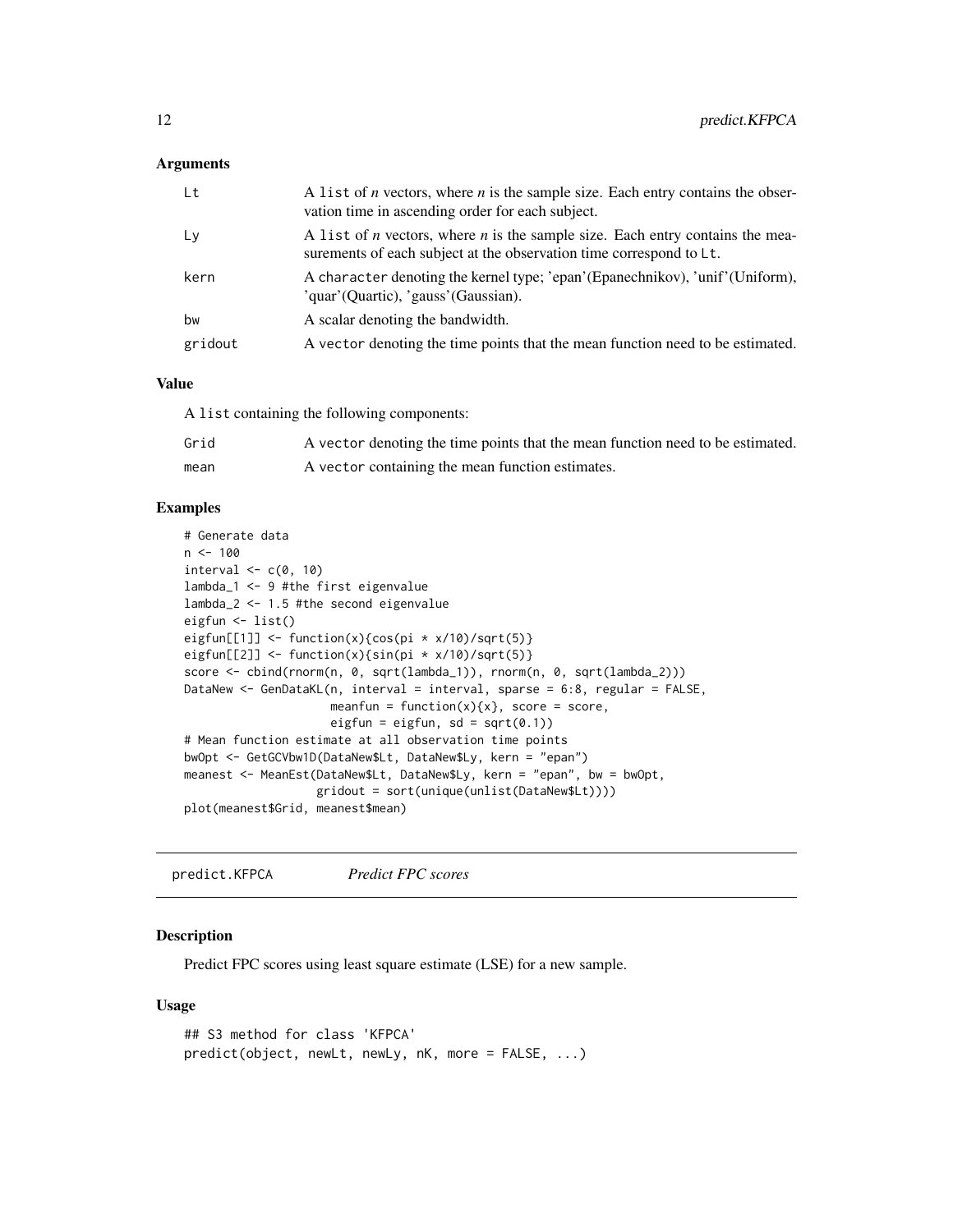#### <span id="page-12-0"></span>predict.KFPCA 13

#### **Arguments**

| object | A KFPCA object obtained from KFPCA.                                                                                                                                                                  |
|--------|------------------------------------------------------------------------------------------------------------------------------------------------------------------------------------------------------|
| newLt  | A list of <i>n</i> vectors, where <i>n</i> is the new sample size. Each entry contains the<br>observation time in ascending order for each new subject.                                              |
| newLy  | A list of <i>n</i> vectors, where <i>n</i> is the new sample size. Each entry contains the<br>measurements of each new subject at the observation time correspond to newLt.                          |
| nK     | An integer denoting the number of FPCs.                                                                                                                                                              |
| more   | Logical; If FALSE, only the predictions of FPC scores are returned. If TRUE, the<br>mean function estimates and the eigenfunction estimates at the new observation<br>time points are also returned. |
|        | Not used.                                                                                                                                                                                            |

#### Value

If more = FALSE, a *n* by nK matrix containing the predictions of the FPC scores is returned, where  $n$  is the new sample size. If more = TRUE, a list containing the following components is returned:

| score new   | a <i>n</i> by nK matrix containing the predictions of the FPC scores. |
|-------------|-----------------------------------------------------------------------|
| meanest new | Mean function estimates at the new observation time points.           |
| FPC_dis_new | Eigenfunction estimates at the new observation time points.           |

```
# Generate training data
n < -100interval \leq c(0, 10)
lambda_1 <- 9 #the first eigenvalue
lambda_2 <- 1.5 #the second eigenvalue
eigfun <- list()
eigfun[[1]] <- function(x){cos(pi * x/10)/sqrt(5)}
eigfun[[2]] <- function(x){sin(pi * x/10)/sqrt(5)}
score <- cbind(rnorm(n, 0, sqrt(lambda_1)), rnorm(n, 0, sqrt(lambda_2)))
DataNew <- GenDataKL(n, interval = interval, sparse = 6:8, regular = FALSE,
                     meanfun = function(x){0}, score = score,
                     eigfun = eigfun, sd = sqrt(0.1))
basis <- fda::create.bspline.basis(interval, nbasis = 13, norder = 4,
                              breaks = seq(0, 10, length.out = 11))Klist <- KFPCA(DataNew$Lt, DataNew$Ly, interval, nK = 2, bw = 1,
               nRegGrid = 51, fdParobj = basis)
# Generate test data
n_test <- 20
score_test <- cbind(rnorm(n_test, 0, sqrt(lambda_1)),
                    rnorm(n_test, 0, sqrt(lambda_2)))
Data_test <- GenDataKL(n_test, interval = interval, sparse = 6:8, regular = FALSE,
                       meanfun = function(x)\{0\}, score = score_test,
                       eigfun = eigfun, sd = sqrt(0.1))
# Prediction
score_pre <- predict(Klist, Data_test$Lt, Data_test$Ly, nK = 2)
plot(score_test[,1], score_pre[,1])
```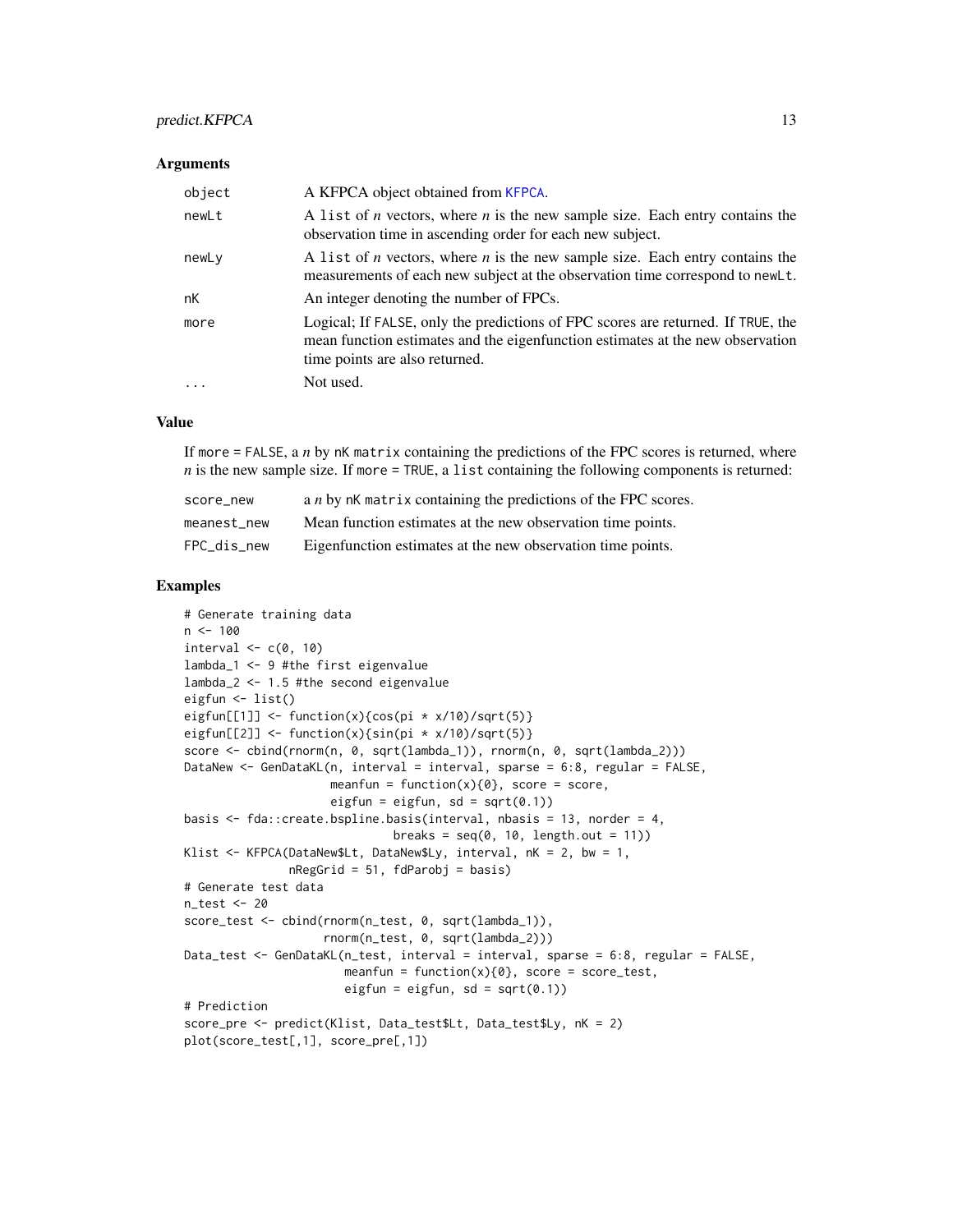<span id="page-13-0"></span>SparsePlot *Sparse plot*

#### Description

Create sparse plot to see the sparsity of the data.

#### Usage

```
SparsePlot(Lt, interval, ...)
```
#### Arguments

| Lt       | A list of <i>n</i> vectors, where <i>n</i> is the sample size. Each entry contains the obser- |
|----------|-----------------------------------------------------------------------------------------------|
|          | vation time in ascending order for each subject.                                              |
| interval | A vector of length two denoting the supporting interval.                                      |
| .        | Other arguments passed into plot.                                                             |

#### Details

For the sparse plot, x-axis is the observation time while y-axis represents various subjects.

#### Value

Create the corresponding sparse plot.

```
# Generate data
n < - 100interval \leq c(0, 10)lambda_1 <- 9 #the first eigenvalue
lambda_2 <- 1.5 #the second eigenvalue
eigfun <- list()
eigfun[[1]] <- function(x){cos(pi * x/10)/sqrt(5)}
eigfun[[2]] <- function(x){sin(pi * x/10)/sqrt(5)}
score <- cbind(rnorm(n, 0, sqrt(lambda_1)), rnorm(n, 0, sqrt(lambda_2)))
# DataNew1 and DataNew2 have different sparsity
DataNew1 <- GenDataKL(n, interval = interval, sparse = 6:8, regular = FALSE,
                      meanfun = function(x)\{0\}, score = score,
                      eigfun = eigfun, sd = sqrt(0.1))
DataNew2 <- GenDataKL(n, interval = interval, sparse = 2:4, regular = FALSE,
                      meanfun = function(x){0}, score = score,
                      eigfun = eigfun, sd = sqrt(0.1))
# Create sparse plots
par(mfrow = c(1, 2))SparsePlot(DataNew1$Lt, interval = interval)
SparsePlot(DataNew2$Lt, interval = interval)
par(mfrow = c(1, 1))
```